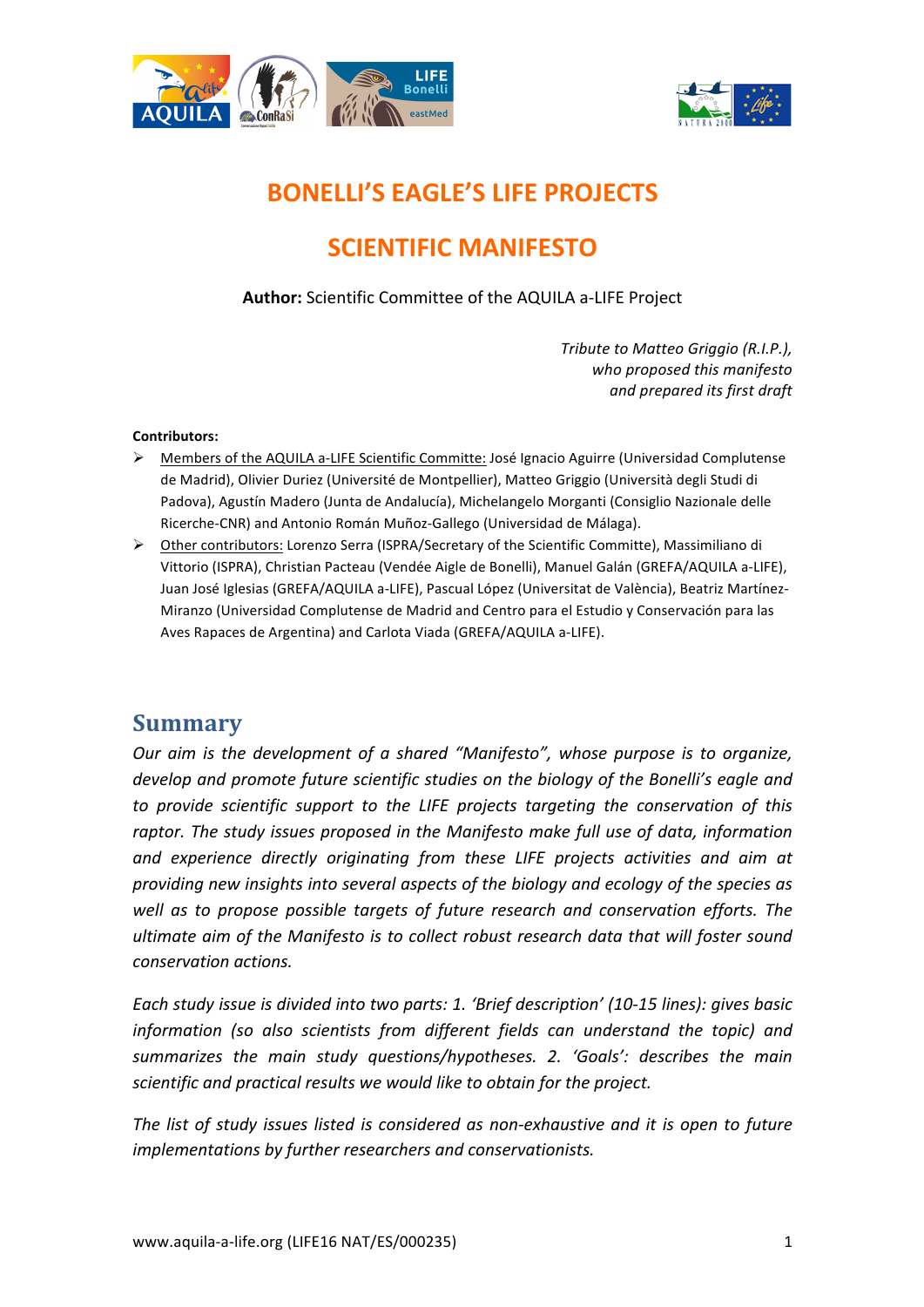



## **LIFE Projects involved in the Manifesto:**

- $\checkmark$  AQUILA a LIFE (LIFE16 NAT/ES/000235): promoted and prepared the Manifesto
- $\checkmark$  LIFE BONELLI (LIFE12 NAT/ES000701): data provided by this previous project is available.
- $\checkmark$  LIFE ConRaSi (LIFE14 NAT/IT/001017): supporting project
- $\checkmark$  LIFE BONELLI EstMed (LIFE17 NAT/GR/000514): supporting project

## **Study issues**

#### **1. Mortality factors**

*Brief description*: Mortality is a key issue in any reintroduction or restocking program and it is the first parameter that can be calculated to evaluate the efficacy of such programs. Identifying mortality factors allows addressing or readdressing reintroduction actions undertaken within the project in a feedback-based process as well as undertaking measures to minimize these mortality causes. An analysis of which are the proportional impact of different mortality factors (e.g. diseases, electrocution, impacts, shooting, poisoning, aggression by other birds, etc.) and whether these correlate with both individual features (e.g. age, sex, body mass, personality, tracking technique) and parameters than can be adjusted in the releasing program (e.g. age at release, the time elapsed from release, the season of release, landscape, bird conditions at release) is therefore urgent and should be considered as a priority.

Goals: 1. Identification of mortality factors and main covariates in order to maximize the survival of released birds over the short and long-term. 2. Comparison of mortality causes of GPS-tracked birds with other sources of information (e.g., admission to rehabilitation centres or field surveys).

#### 2. Prey availability, prey selection and hunting behaviour

*Brief description*: The high number of radio-tagged birds provided by the projects offers a unique opportunity to investigate hunting behaviour. Specifically, an analysis of accelerometer and magnetometer data could provide information on the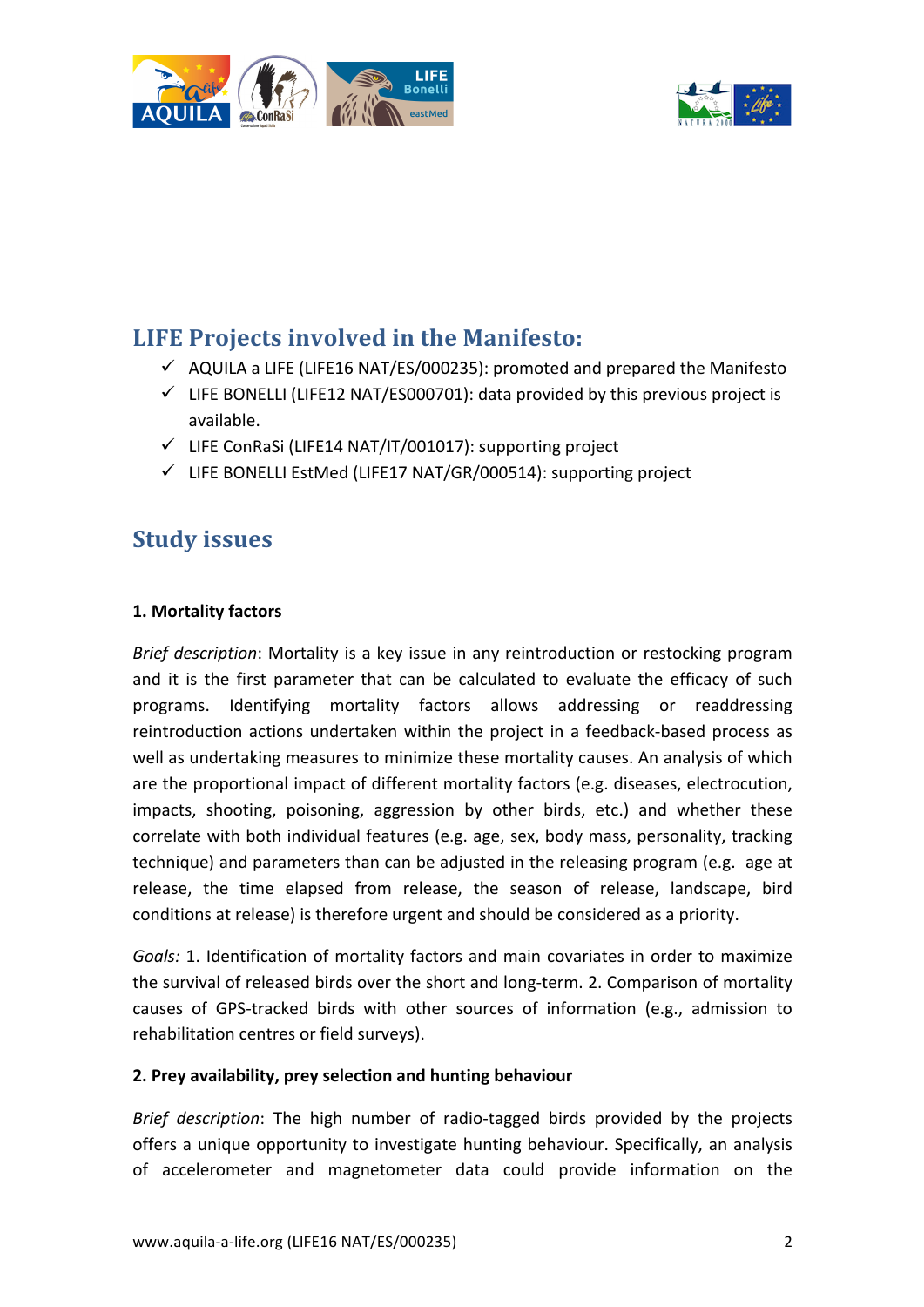



proportion of hunting time spent in the two main strategies: ambush hunting (sit-andwait strategy) *vs* active search hunting and whether this time budget differs among birds of different age or living in different habitats.

Indeed, birds introduced in different areas may face radically different prey communities. A robust knowledge of the potential prey availability and selected prey (use *vs* availability approach) would foster fundamental data about the adaptive capacity of the species to colonize or re-colonize the releasing areas. Furthermore, prey selection may change over the biological cycle of the introduced birds and its study may provide very useful information on both the general biology of the species and about the mechanisms that determine the installation and the size of the new territories. Ideally, prey availability data should be collected both inside and outside the territories/settlement areas to allow for effective comparisons.

*Goals*: 1. Identification of main ambush sites in different habitats and releasing areas; correlates of hunting behaviour time-budget with internal and external drivers (age, season, landscape, habitat, prey abundance, main target prey), hunting success concerning hunting strategy. 2. Evaluation of prey selection (availability vs use) at the individual level and comparison among releasing areas of prey abundance indexes inside and outside of the settlement areas.

#### **3. Pair formation and pair bond: a life-history approach**

*Brief description*: The breeding pair is a basic unit on which biological and conservation parameters are calculated. Therefore, there is a strong interest in direct future investigations on pair ecology and behaviour. A life-history approach seems appropriate to analyse pair behaviour, and the high number of radio-tracked fledglings provided by the projects gives a unique opportunity in this direction.

Pair bond may also determine not only the spatial situation of territories but also its maintenance in the same spatial areas over consecutive years. It is necessary to address territory-overlapping approaches in the early stages of the settlement but also during the reproductive life of individuals.

*Goals*: 1. Investigating some critical parameters such as age at pair formation in relation to pair density (from regions where the species is reintroduced to high densities areas), age of first breeding attempt, age at egg laying, age at first breeding success, productivity or territory maintenance between years. 2. It is also interesting to approach issues as pair formation and replacement patterns due to one of the members' disappearance (natural death, intraspecific competition, or human-related causes).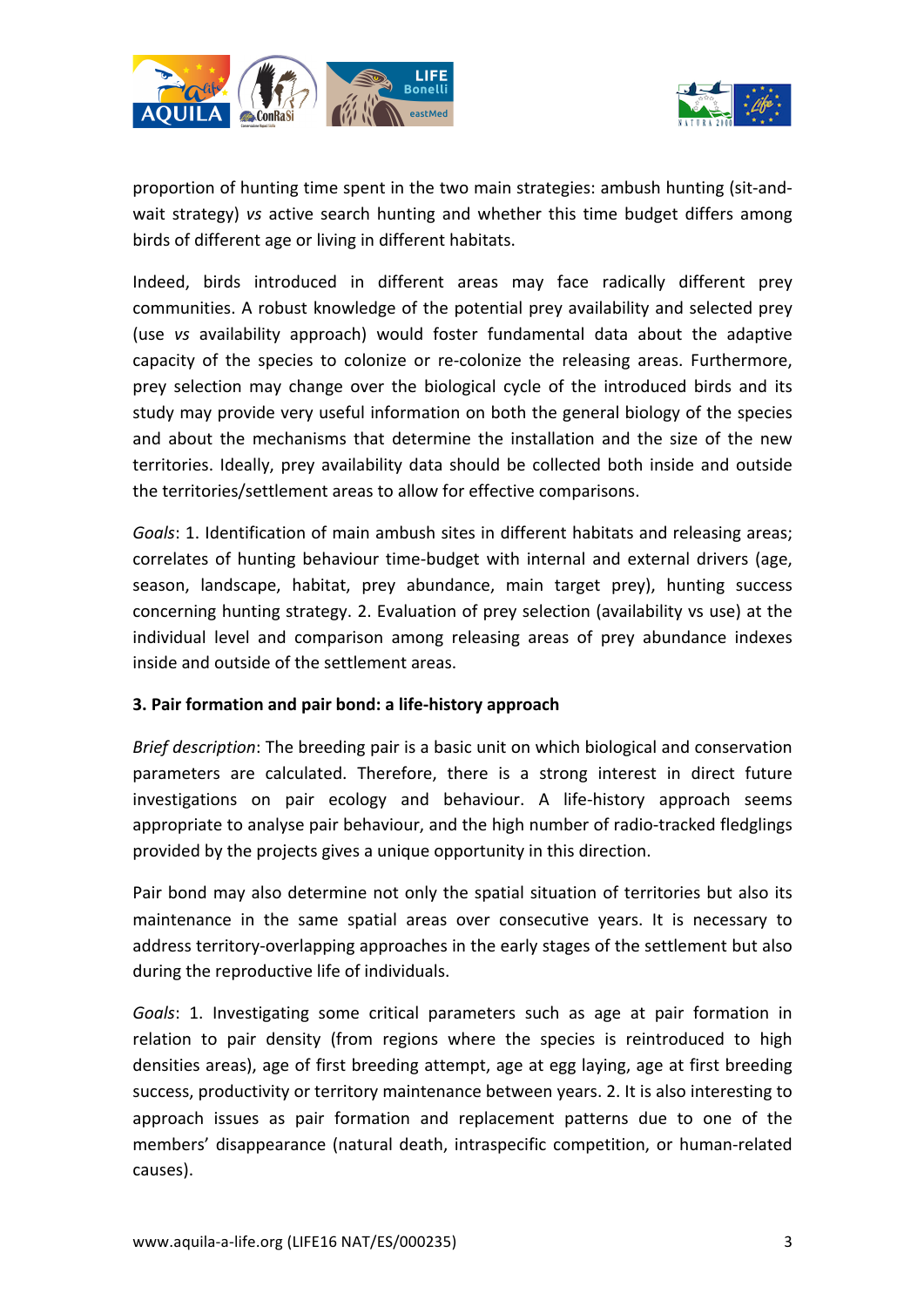



#### 4. Post-fledging dispersal and bird personality: developing a common protocol to investigate bird personality before release.

*Brief description*: Animal 'personality', defined as repeatable inter-individual differences in behaviour, is a subject of rapidly growing research interest. Individual differences in behaviour are now an increasingly relevant research field in several disciplines, but in conservation biology, we observe a gap. One possible test that can be done in captivity (very cheap and fast) is the Novel Object Test (NOT). Recent research suggests that personality could be a tool in planning release programs: in some studies, personality has been shown to be a good predictor of survival in the wild. So, successful reintroduction programs can be informed by personality traits, even if the use of this tool is not widespread. The idea is to perform a simple NOT (a first test was already done in 2018 in Sardinia with good results) where we can introduce three objects in the aviary (with 3 replicates with different objects) and record the behavioural responses. Later we would like to correlate individual personality with survival and dispersal (together with other aspects). These behavioural personality experiments can be linked with stress level in birds that can be measured by corticosterone levels in feathers or blood. The hypothesis could be that bird with more pro-active personality (more interested in novel objects) should have a lower stress level.

In addition to NOT tests in relation to corticosterone levels and since many of the released birds will be radio-tagged, the relationship between corticosterone levels and patterns of movement activity in the early stages of dispersal and settlement can be evaluated by addressing spatial analysis approaches. This can provide reliable models and relationships that can be applied to future reintroduction program individuals for this species.

Goals: 1. Although novel object tests are a common tool for assessing animal personality, it is not always clear what behavioural variables should be measured during the test and how they should be interpreted. We would like to better investigate this topic to develop a robust testing protocol that could potentially have wide applications in management and conservation planning.

**5. Human disturbance: analysing the effect of human disturbance on bird movements and possibly other behaviours.**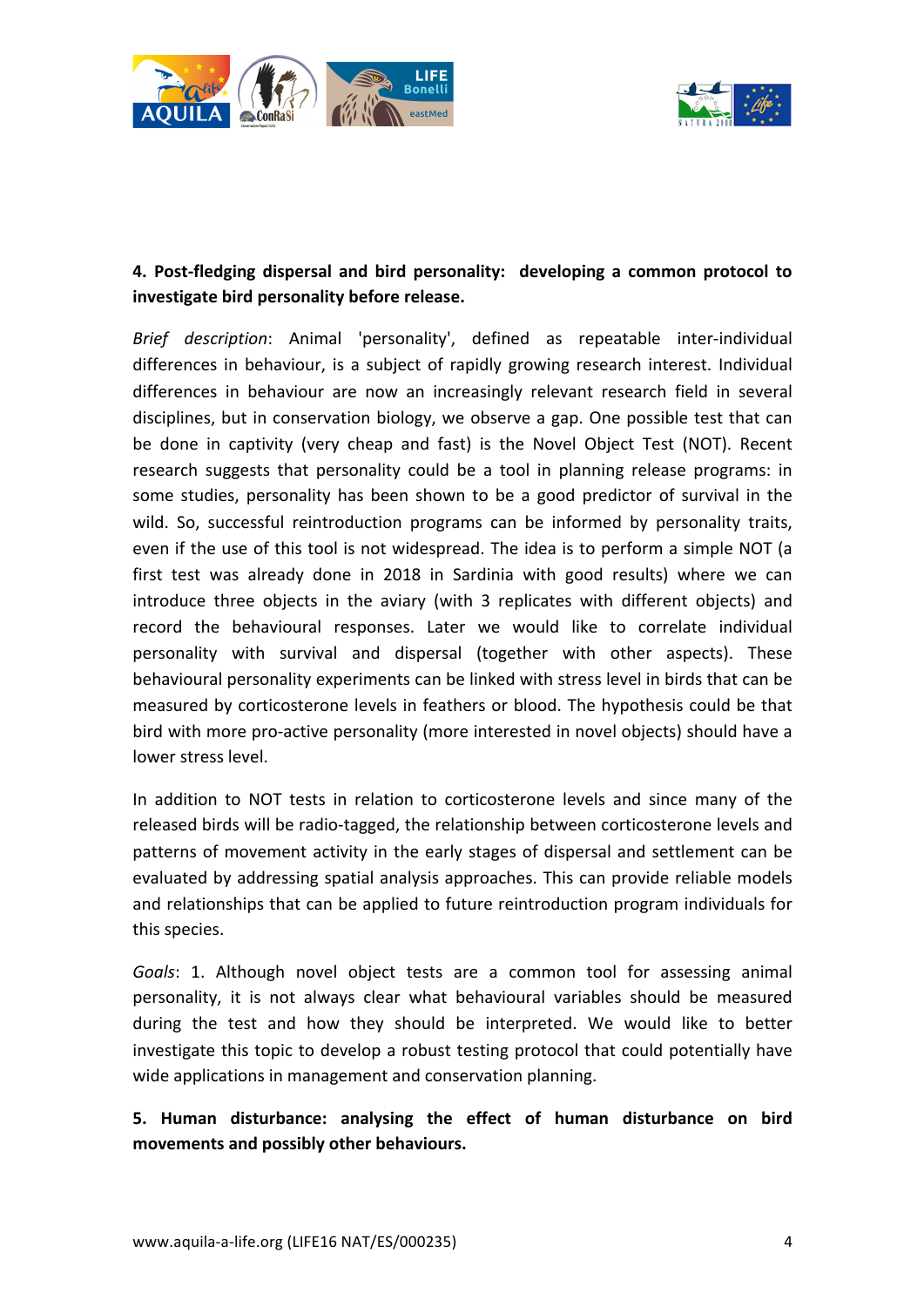



*Brief description*: Human disturbance affects bird ecology through the temporary disruption of some behaviours, such as diurnal rhythms; escape flight distance, spatial displacement and temporary or permanent variations of nest site location and home range. Synergic effects of some human activities, especially hunting, on decreasing bird tolerance to human proximity were described in several species. Proximate effects can be observed in body conditions as birds can face energetic bottlenecks given by the reduction of feeding grounds and available time for feeding. Survival rates can decrease due to increased mortality by direct persecution or decreased physical conditions, and fecundity due to decreased physical conditions, the break-up of pair bonds and disaggregation of family groups (in case of the Bonelli's eagle, shortening of the dependence period). Long terms impacts can be found in changes in mortality, recruitment, range expansion, gene flow, hence in population dynamics.

Goals: 1. Identifying the main effect of different sources of human disturbance on spatial displacement, home range dynamics, and survival probability.

#### **6. Genetics**

*Brief description*: Phylogeography and population genetics of Bonelli's eagle. So far, only 1 or 2 papers published from Western Europe. A world phylogeography may be useful in order to be sure to use the best genetic lineage for birds reintroduced. Both genetic and genomic approach should be applied to obtain complete information and support the phylogeographic conclusions. Another interesting topic to develop is how reintroduced birds contribute to increasing genetic diversity in the local population.

*Goals*: 1. Obtaining a world phylogeography for the Bonelli's eagle. 2. Creating a gene databank for the Bonelli's eagle to organize captive breeding and contrast illegal traffic of birds. 3. Assessing the role of reintroduced birds in shaping gene variability in case of restocking.

#### **7. Interactions with other species/raptors**

*Brief description*: Bonelli's eagles are top predators and their presence/absence can change prey community in terms of demography, habit use and behaviours. On the other hand, Bonelli's eagles are subject to competition with other birds, especially golden eagle in the western Palearctic and territorial displacements, direct killings of juveniles and adults occur in presence of residential golden eagle pairs.

*Goals*: 1. Understanding the effects of the reintroduction of Bonelli's eagles, especially in presence of breeding pairs, on bird and mammal communities, with special reference to endangered species (e.g. booted eagle, little bustard, Audouin's gull) and smaller raptors; 2. Determining the patterns of territory size and situation of both